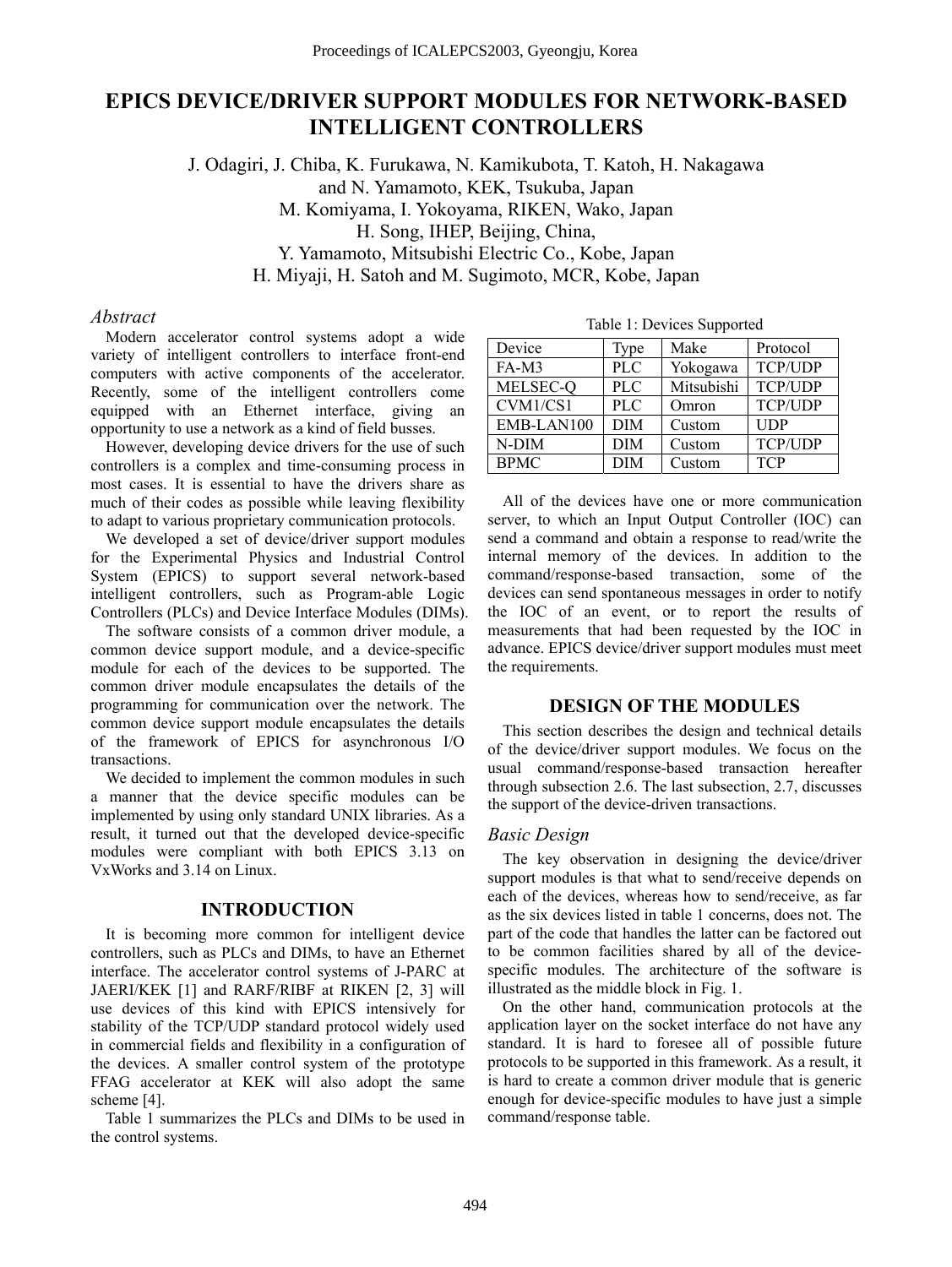

Figure 1: Architecture of software.

We decided to implement the most basic common driver, which handles just sending a command and getting a response, with a method to allow us to implement beyond the basics at a higher layer in the device-specific modules. This design strategy made it possible to keep the code of the common driver simple enough while leaving much flexibility to adapt to various proprietary protocols.

Another design goal was to provide appropriate interfaces with the device-specific modules so that they can be implemented by using only standard UNIX libraries. This should be possible in most cases, since constructing and parsing messages are just a simple operation on a series of bytes of data, regardless of being either ASCI codes or binary ones.

The essential part of device-specific modules is about constructing commands to be sent to a remote device, and parsing the response messages, in addition to getting address information by parsing the link field of the database records. Every device-specific module must implement the following three functions:

- **Link Field Parser** parses the link field of the runtime database records to get address information of a specified channel upon initialisation of the IOC program.
- **Command Constructor** constructs a command to be sent to a remote device in reference to a specified address, and transfer data into the command message from the record buffer if the operation is writing.
- **Response Parser** parses the contents of the response message upon its arrival, and transfers data included in the message to the record buffer if the operation is reading.

Since device-specific modules interface with record support modules, they include the member functions of Device Support Entry Tables (DSETs). They can be implemented just by wrapping functions supplied by the Asynchronous I/O Library, as explained in the next subsection.

# Record Support *Asynchronous I/O Library Module*

The Asynchronous I/O Library module supplies the upper device-specific layer with a set of Application Program Interfaces (APIs) that encapsulates technical details of an asynchronous device support of EPICS. Two main functions, a generic initialisation function and a generic read/write function are provided, which can be wrapped to be member functions of a DSET of a specific record/device type.

The initialisation function invokes *Link Field Parser* to identify a remote device and the address to read/write. If a Message Passing Facility (MPF), which is described in the next subsection, has not yet been created for the remote device, it creates one. The pointers to the three functions mentioned in the previous subsection are passed to the MPF so that they are invoked at appropriate steps of an asynchronous I/O. It also initialises a structure required to call back the record upon its completion stage.

A read/write function is to be invoked twice in an asynchronous I/O, at the initiation and completion stages. At the initialisation stage, it invokes *Command Constructor* to form a message, and puts the I/O request on a queue in an MPF. It then notifies the MPF of the event. At the completion stage, the read/write function has nothing to do, since *Response Parser* transfers the data before the function is invoked.

*Common Driver Support Module*<br>The Common Driver Support module creates an MPF,<br>The Common Driver Support module creates an MPF, for each communication server running on a remote device. All of the I/O requests heading over to the same remote server are to be lined in a single request queue of the MPF waiting for its turn. An MPF comprises the following threads of processing:

- **Send Task** gets an I/O request from the queue and invokes *Command Constructor* to put the message bytes into an intermediate buffer and to send it to the remote device, then blocks until *Receive Task* gets a response message.
- **Receive Task** waits for the response message to arrive and invokes *Response Parser* to parse the message, and then makes *Send Task* being blocked go to the next round. It finally issues a call-back request to complete the asynchronous I/O.
- **Timeout Handler** cancels an I/O transaction when a watchdog timer has expired with a specified timeout. When this occurs, *Timeout Handler* issues a call-back on behalf of *Receive Task* with an ERROR.

The possible race between *Receive Task* and *Timeout Handler* can be managed by using the difference in priority of the execution. Measures to avoid any misplacement of response messages to an irrelevant record have also been carefully implemented.